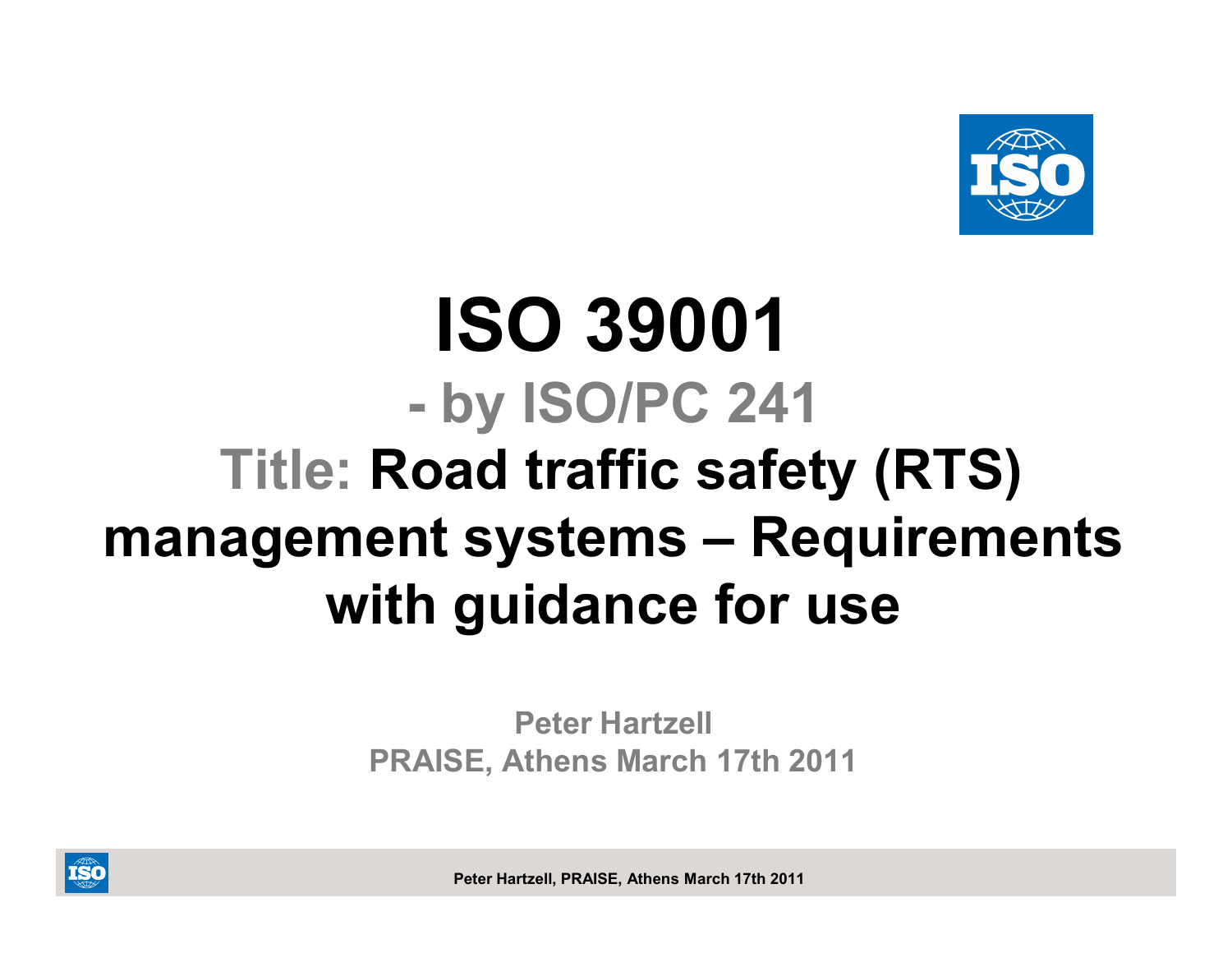

# **Presentation outline:**

1) Introduction

- 2) ISO PC 241 committee for RTS standards
- 3) ISO 39001 –Road traffic safety management systems standard

4) Conclusion

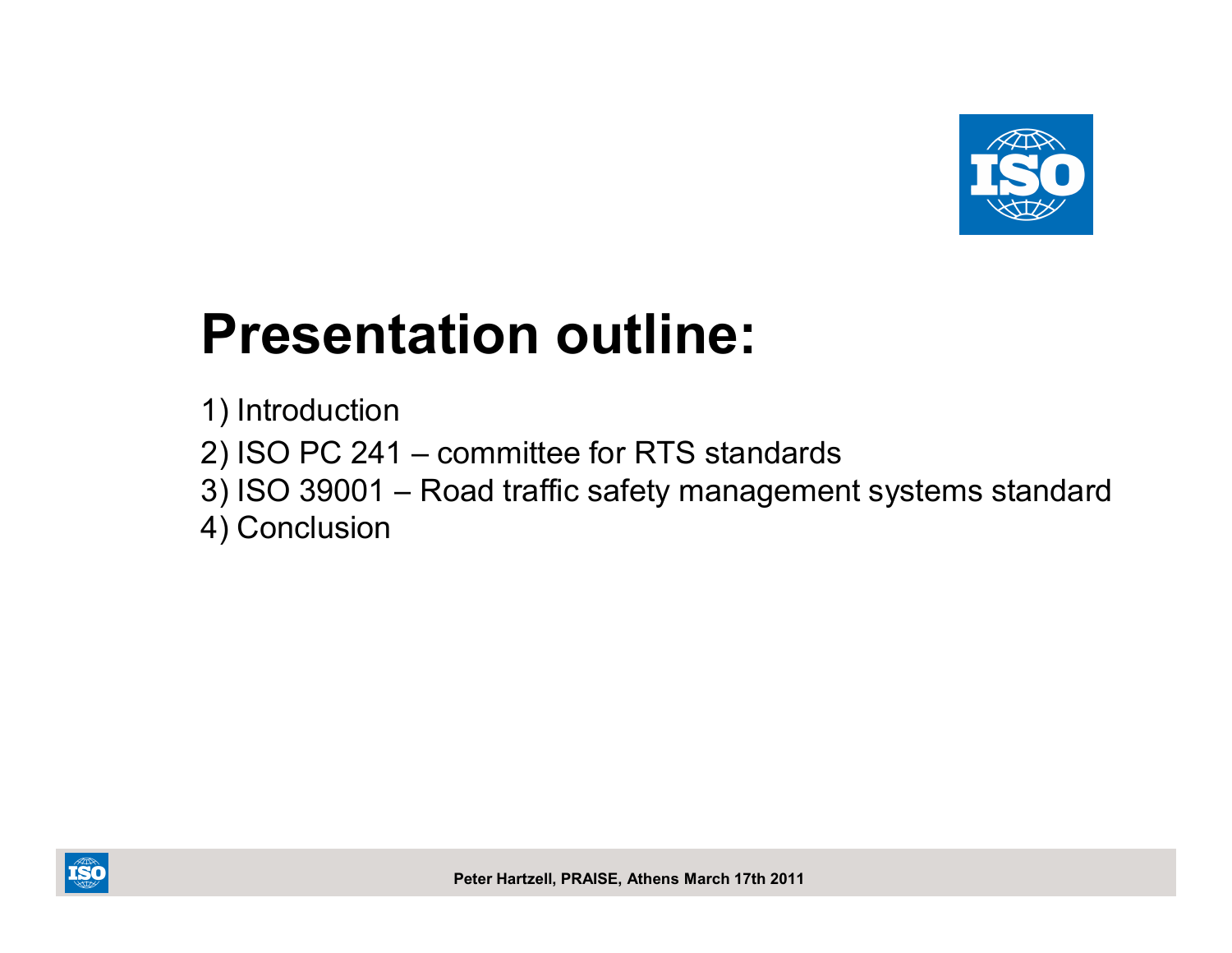

# **1) Introduction**

#### **Peter Hartzell (Sweden)**:

- -Business degree (Sweden and USA)
- -17 years of international work with Quality Management
- -Secretary of ISO/PC 241 committee for road traffic safety
- Project manager (Quality) at SIS. Swedish Standards In: Project manager (Quality) at SIS, Swedish Standards Institute<br>Cuadish synert in ISO committees for future management
- -Swedish expert in ISO committees for future management system standards, ISO 9001 revision and auditing standards





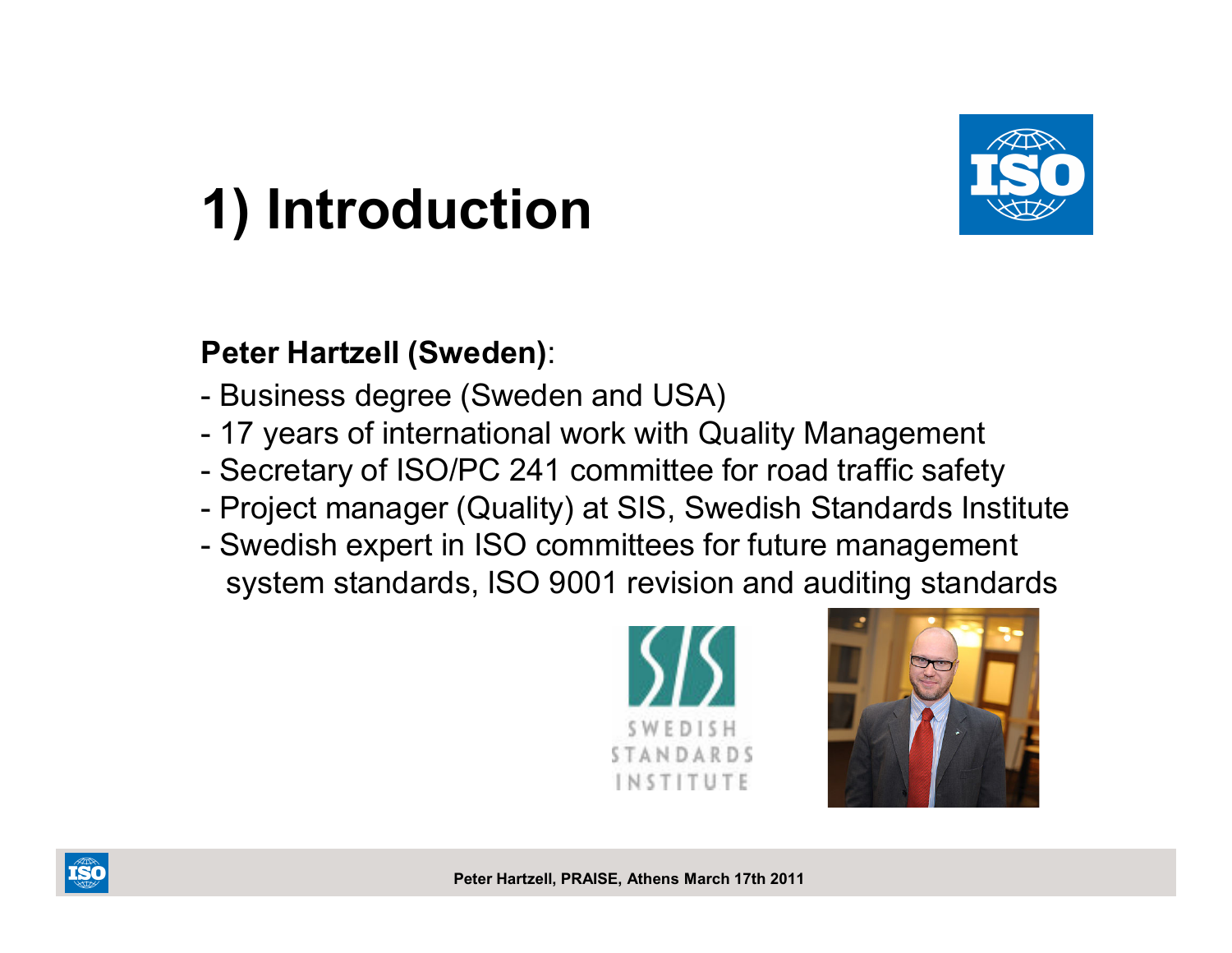

# **SIS – Swedish standards institute**

- -NSB/National Standardization Body: Sweden's member of ISO
- -Non-profit, non-governmental, member-based organization<br>results measured for events in verious fields.
- neutral meeting ground for experts in various fields
- represent Sweden's interests in standards develor represent Sweden's interests in standards development



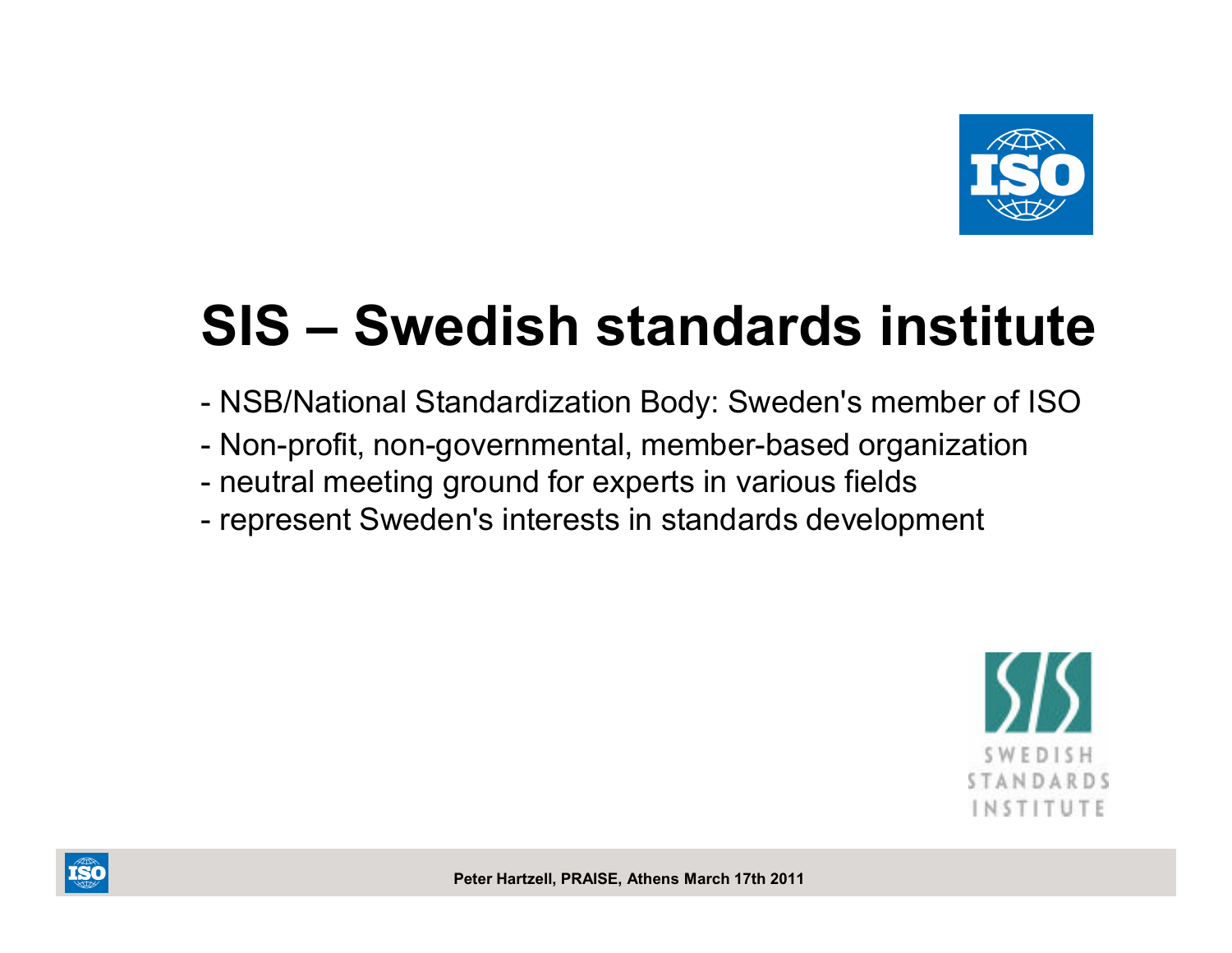

# **ISO – International Organization for Standardization**

Explore the ISO Web site**www.iso.org**

Contact your national standards body**www.iso.org/isomembers**

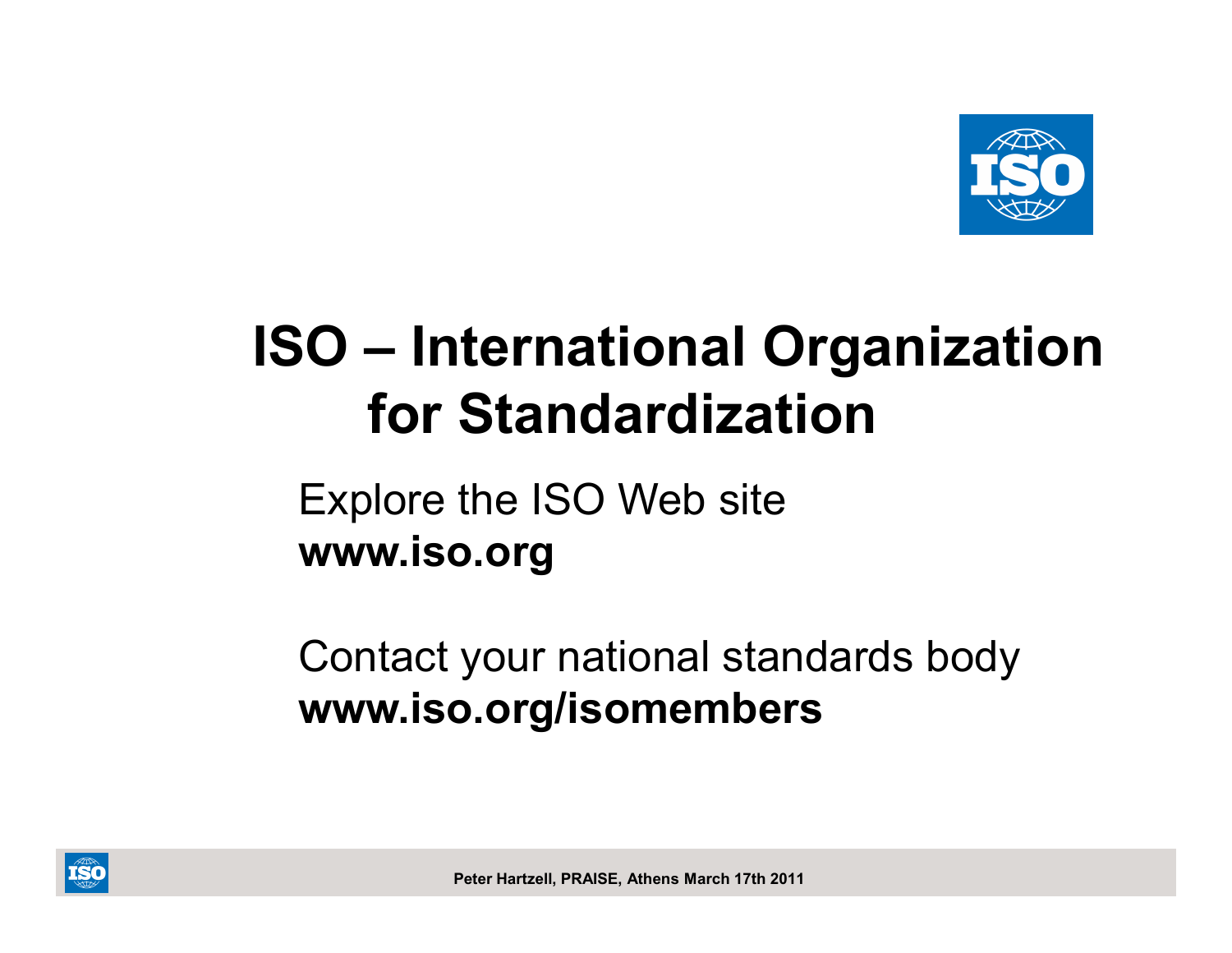

# **ISO and its partners**

- -Develop and promote international standardization<br>Contribute to the alghel business dialogue
- -Contribute to the global business dialogue
- Provide assistance and sunnort to develo Provide assistance and support to developing countries
- -Reduce technical barriers to trade
- -Advance public sector-private sector cooperation
- -Promote international acceptance of conformity assessment certificates and test results

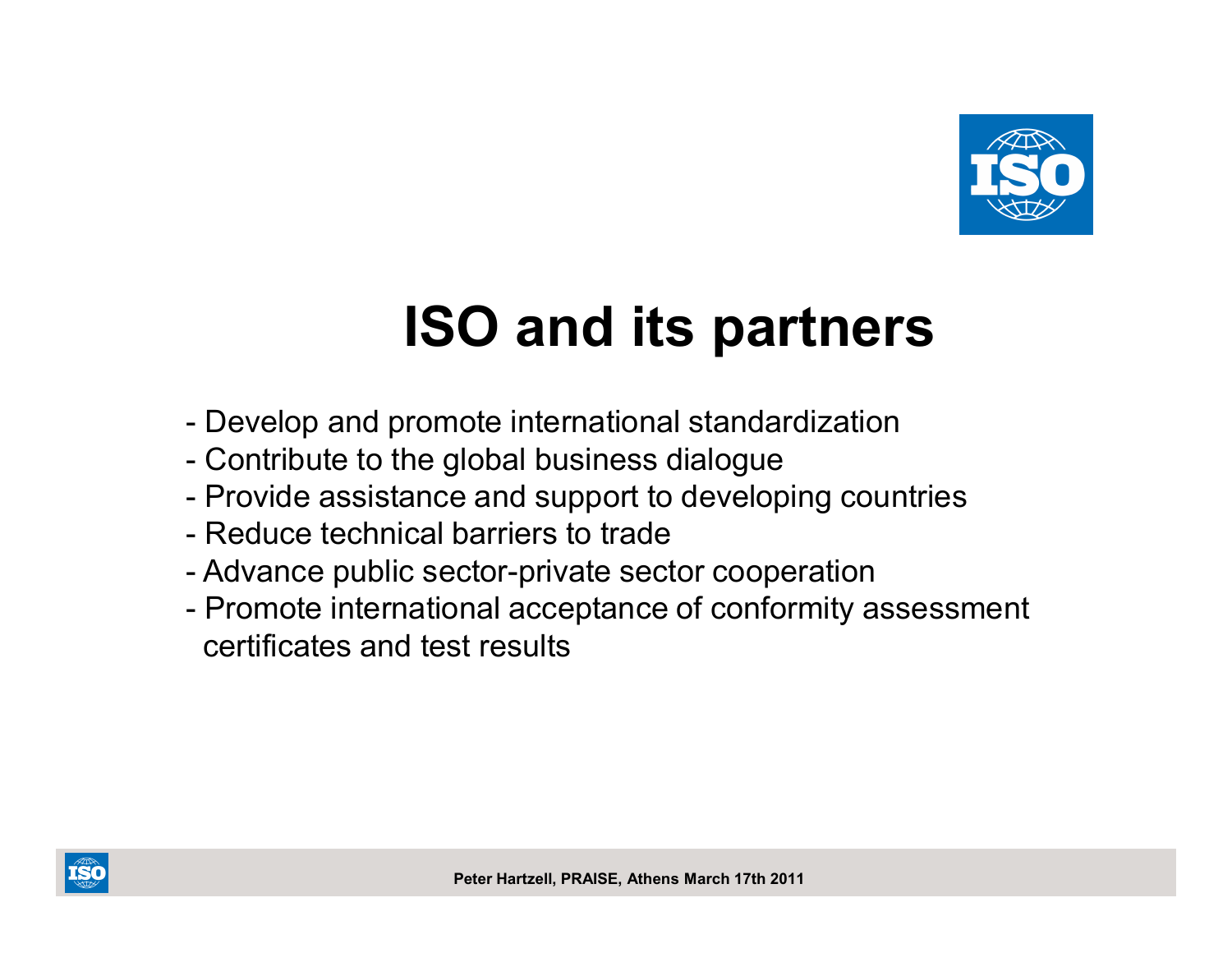

# **ISO standards can be a great support to organizations to perform better and to achieve objectives.**

# **Standards make the world go around.**

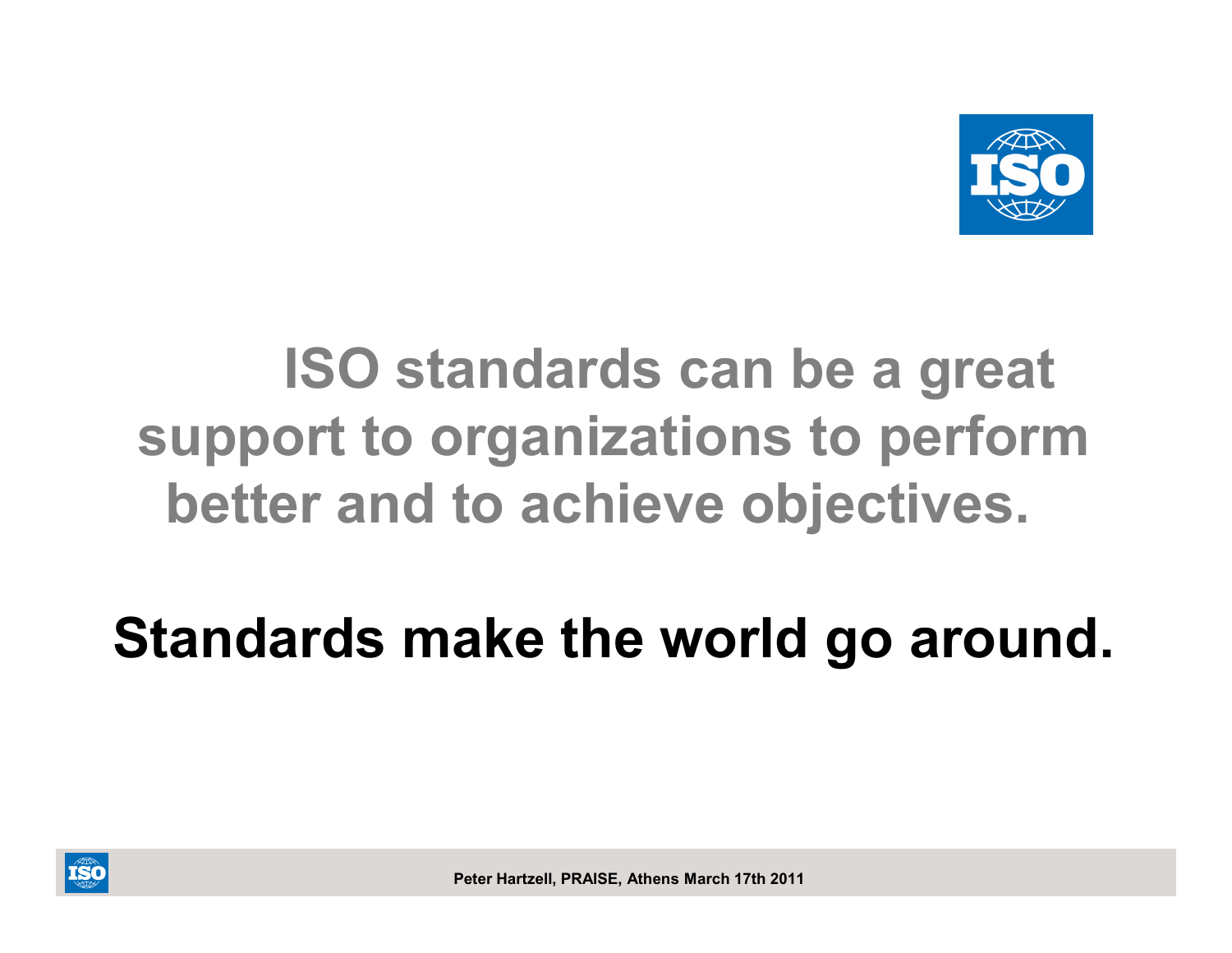## **Members of ISO/PC 241**

#### **Participating members**

- $\bullet$ **Argentina**
- **Armenia**•
- **Australia** $\bullet$
- **Barbados** $\bullet$
- **Canada** $\bullet$
- **China**  •
- •**Colombia**
- •**Finland**
- **Germany** $\bullet$
- •**Italy**
- $\bullet$ **Japan**
- **Jordan**•
- **Korea**  •
- $\bullet$ **Malaysia**
- $\bullet$ **Nigeria**
- **Philippines**   $\bullet$
- $\bullet$ **South Africa**
- $\bullet$ **Spain**
- •**Sweden**
- **Switzerland**•
- **United Kingdom**•
- **Observingmembers**
- **Austria**
- **Belgium**•
- **Bulgaria**•
- **Cyprus**•
- **Czech Republic**••
- •**France**
- •**Iran**

 $\bullet$ 

- **Israel** •
- **Netherlands**•
- **New Zealand**•**Norway**
- **Serbia**•
- •

•

 **SingaporeThailand**

- **Liaison organizations**
- $\bullet$ **ISO/TC 22, Road Vehicles**
- • **ISO/TC 211, Geographic information/Geomatics**
- **Global Road Safety Forum (GRSF)** •
- **Global Road Safety Partnership (GRSP)**
- $\bullet$ **World Health Organization (WHO)**
- •**World Bank (WB)**
- •**The International Transport Forum (ITF/OECD)**
- • **International Association of Oil & Gas producers (OGP)**
- **UN Economic Commission for Europe**  •**(UNECE)**
- **European Transport Safety Council (ETSC)** •
- $\bullet$ **The International Road Federation (IRF)**
- 35 member countries= 15% global participation





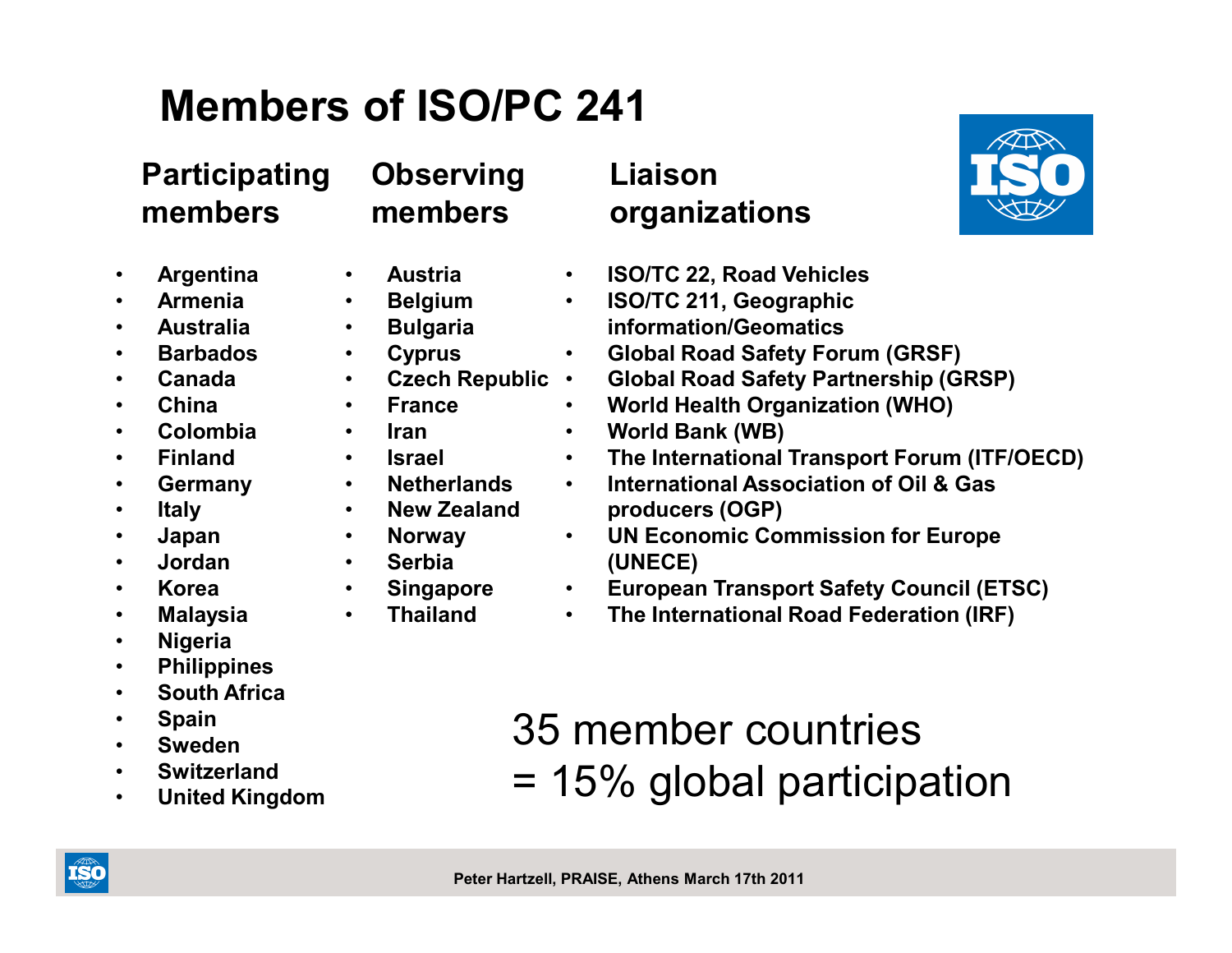

# **3) ISO 39001**

# **Title: Road traffic safety (RTS) management systems – Requirements with guidance for use**

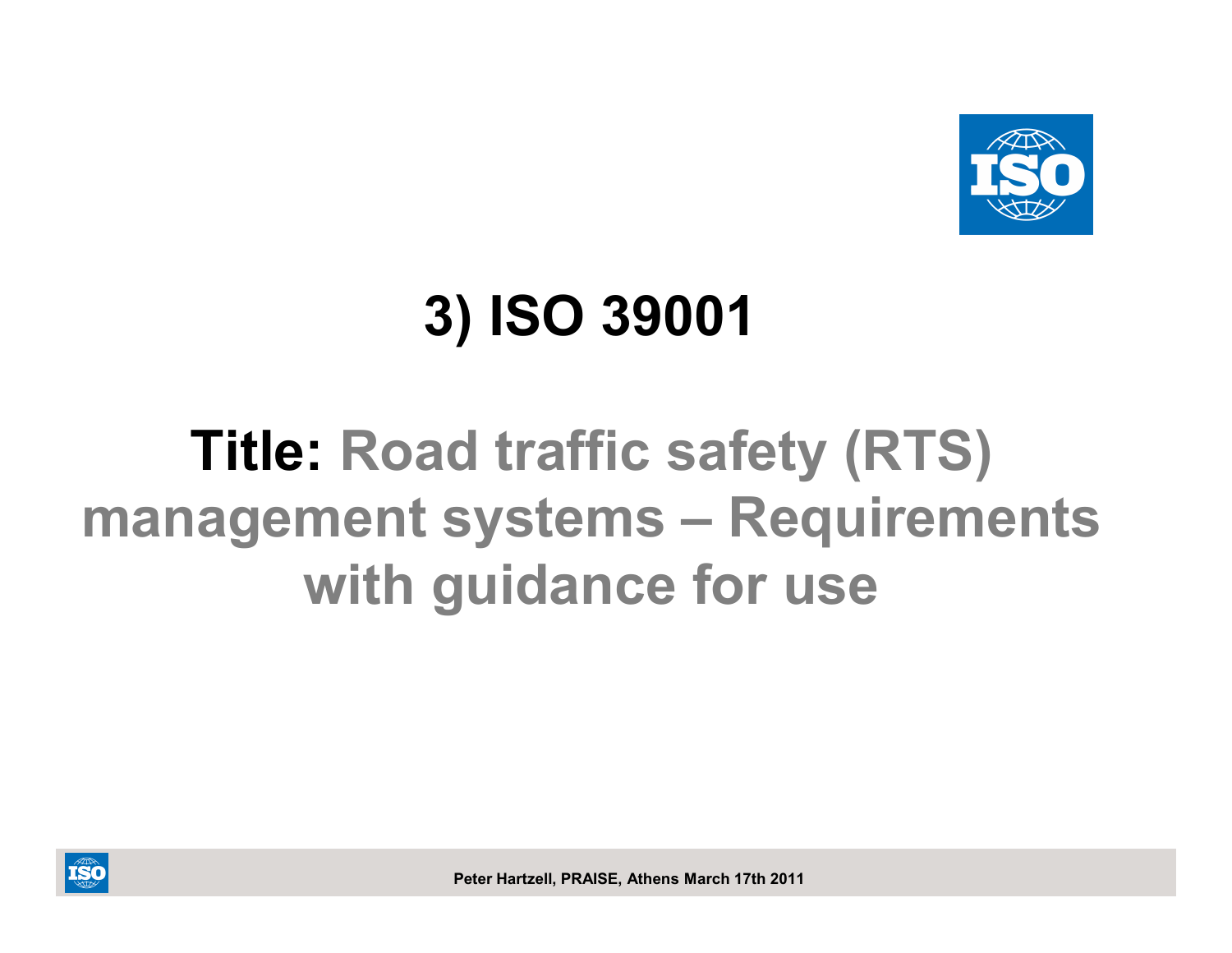

## **Good vs. Bad news**

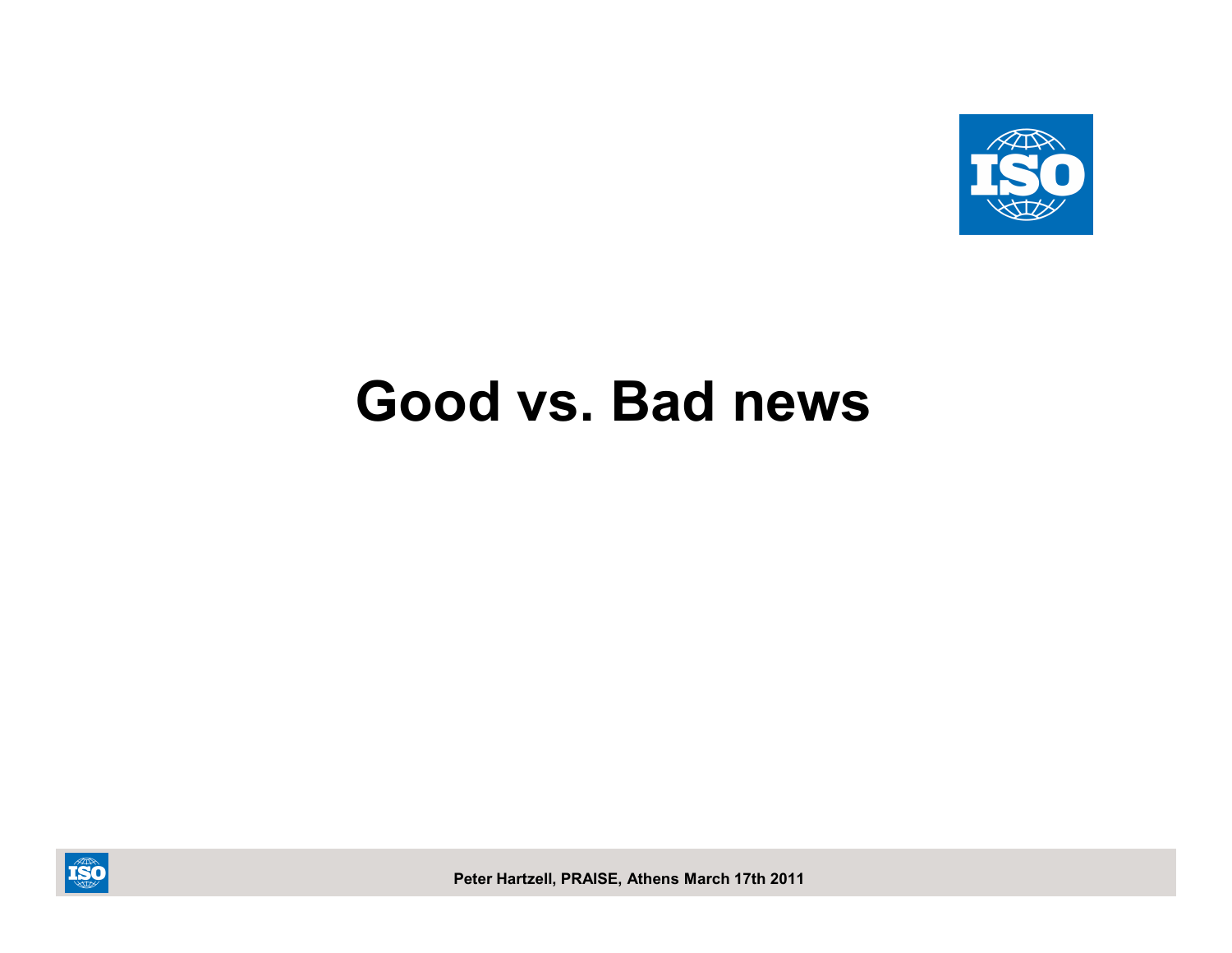# Traffic safety background facts



- • By 2030, injuries generated within the road transport system will be the 5th most common reason for loss of live (projected by WHO).
- • Traffic injuries are the largest cause of mortality in the 10-24 age group (10%) (source: The Lancet).
- • There is a lack of systematic work and commitment among<br>organizations that affect the safety of the road transport system.



**GLOBAL STATUS REPORT ON ROAD SAFETY** World Health **TIME FOR ACTION** 



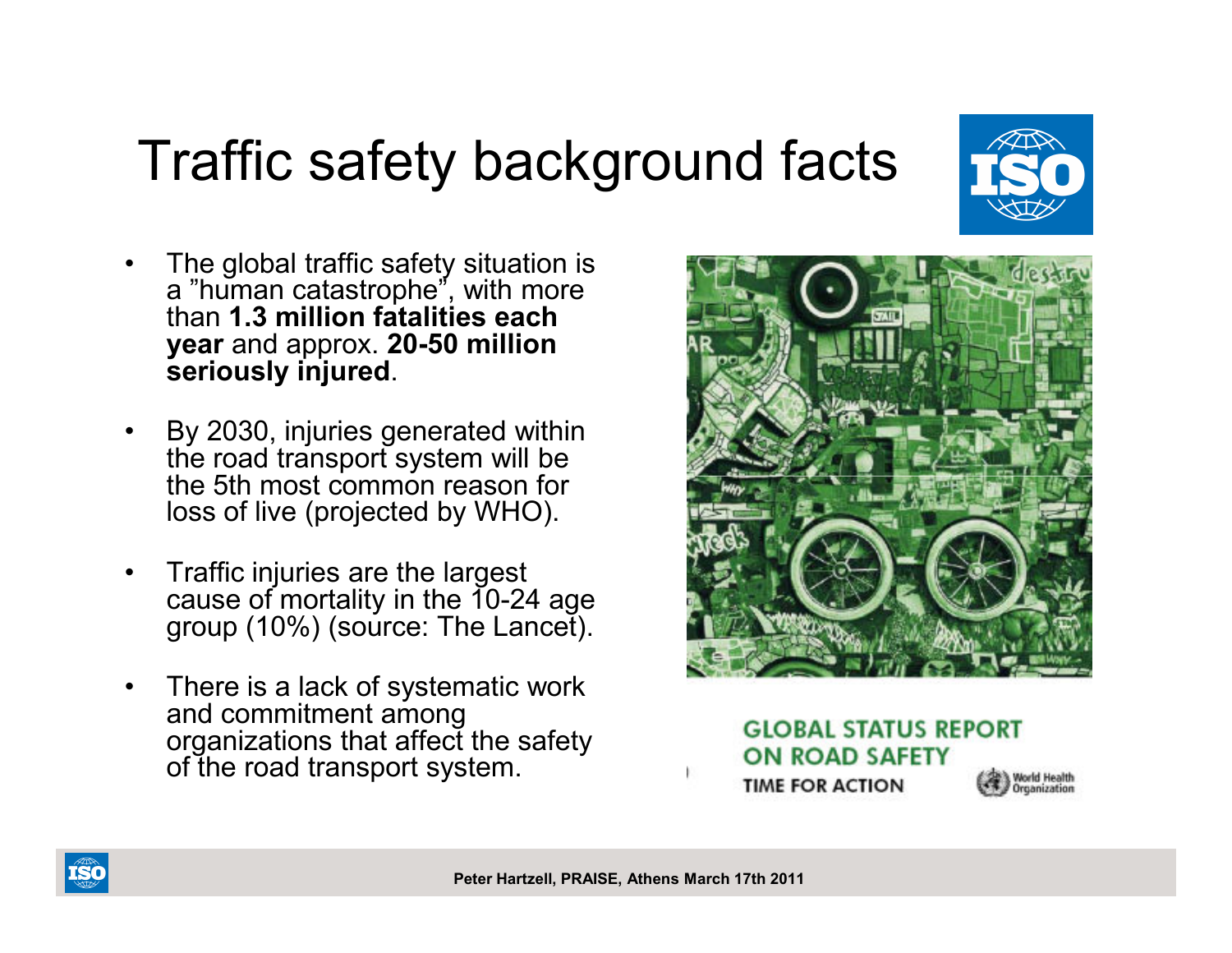## The road transport system is an open and complex system…

- •**Infrastructure**
- •Vehicles
- •Road
- • Transportation of goods and passengers
- Road users during the •execution of their duties
- • Corporations and organizations
- Regulatory framework •
- •Monitoring
- •Etc..









# …This is where ISO 39001 helps!

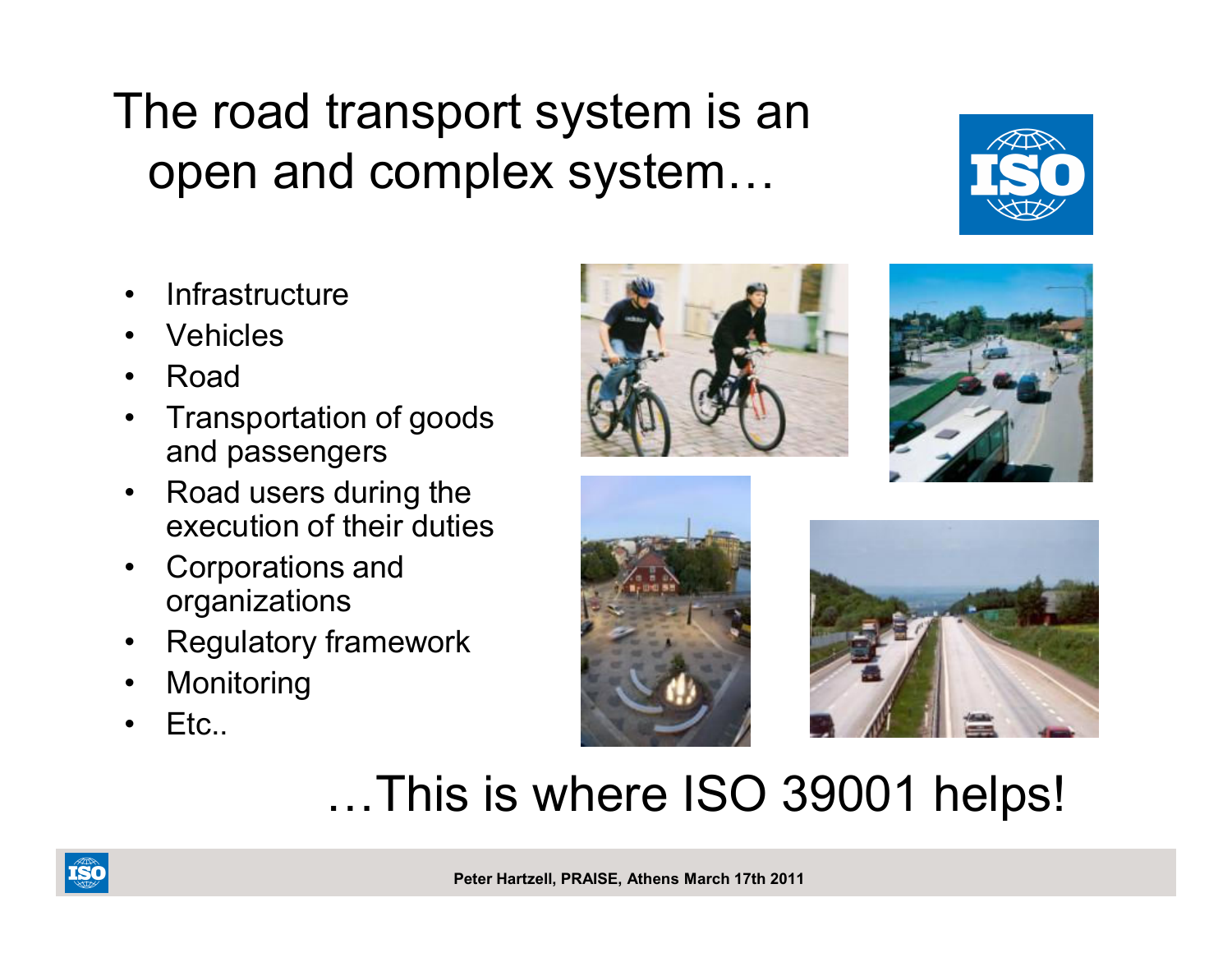# **ISO 39001**

- -Road traffic safety management systems standard
- Based on the **new common MSS template/framework**
- • **Integrate** with the **organization´s management system**
- **Unique content**
- Is a **requirement standard** for **certification**
- For all **organizations; public and private sector**





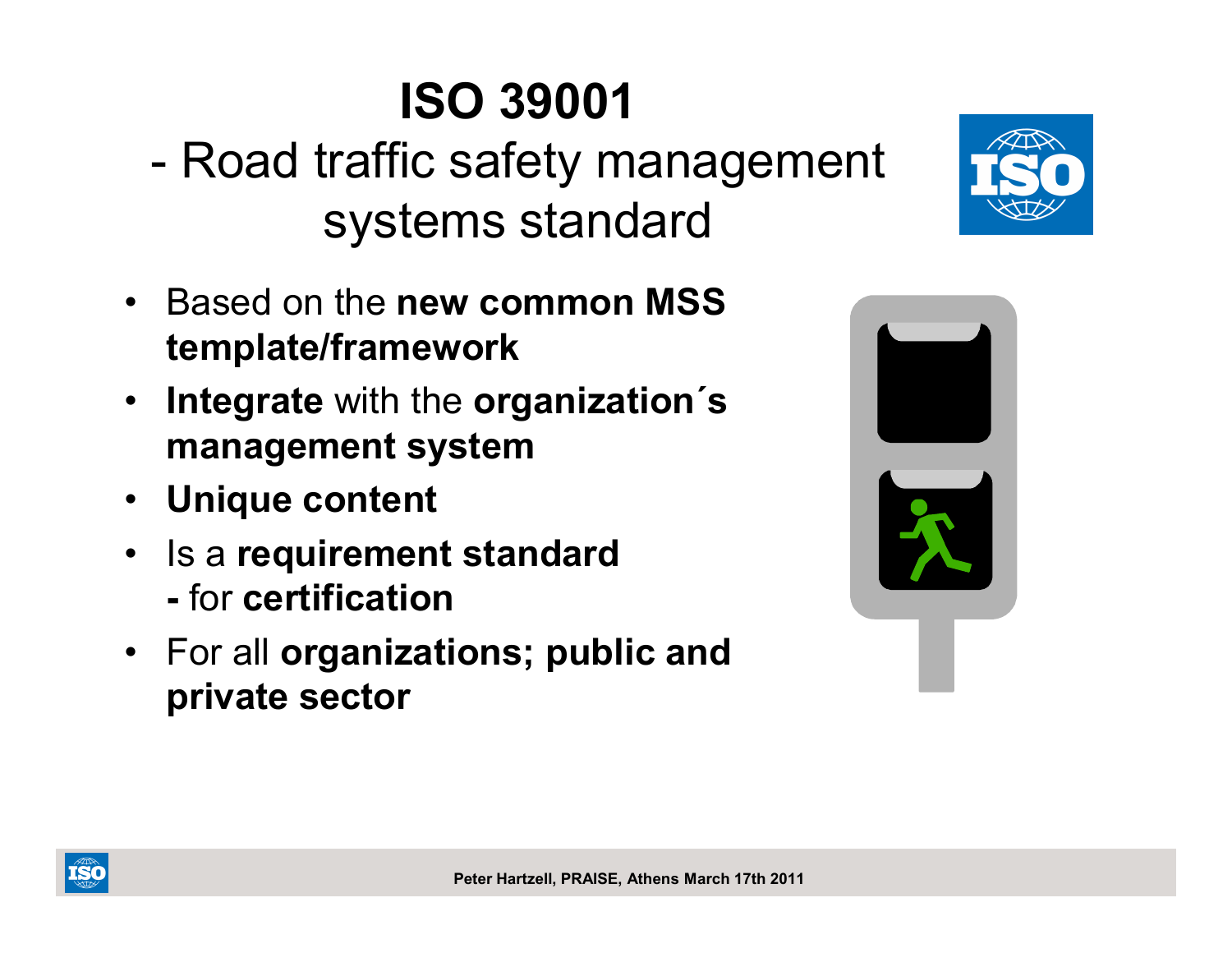

# **ISO:s new framework for future management system standards**

**A) structure (clause sequence and titles)**

- **B) common terms & definitions**
- **C) identical text**

#### **(Subject to ISO/TMB decision and ISO member vote)**

**Conclusion:** great merger of best practices to enable standards writers and subsequently users to work more effectively and integrated with several parallel disciplines of management system standards, e.g. ISO 9001 (Quality) and ISO 14001 (Environment),OHSAS 18001 (Occupational Health and Safety), and ISO 39001(Road traffic safety), etc.

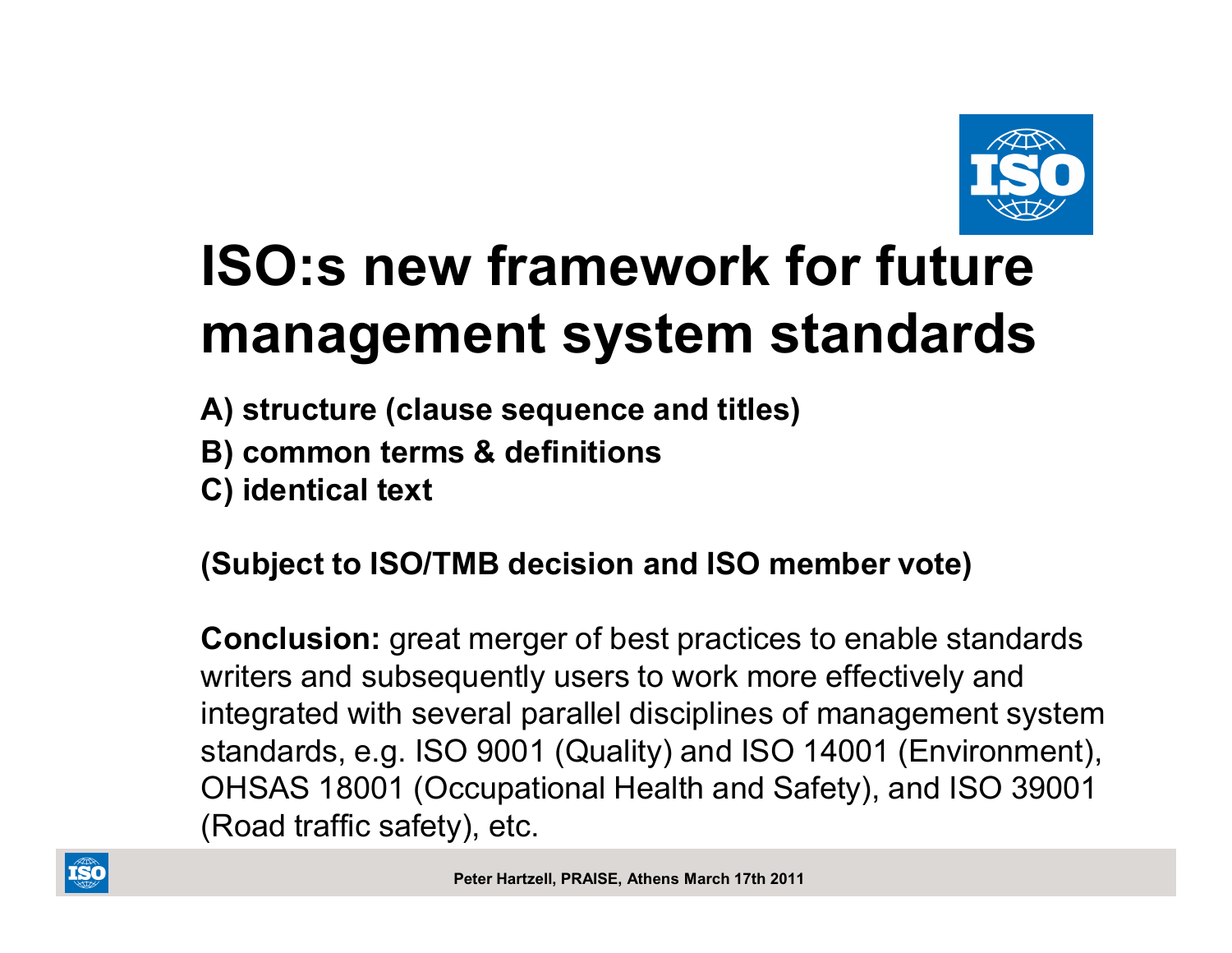#### **Clauses – MSS template/framework**

**Introduction** 

- 1. Scope
- 2. Normative references
- 3. Terms and definitions

#### **4. Context of the organization**

- 4.1 Understanding the organization and its context
- 4.2 Understanding the needs and expectations of interested parties
- 4.3 Determining the scope of the management system
- 4.4 XXX management system
- 5. Leadership
- 5.1 General
- 5.2 Management commitment
- 5.3 Policy
- 5.4 Organizational roles, responsibilities and authorities

#### **6. Planning**

- 6.1 Actions to address risks and opportunities
- 6.2 XXX objectives and plans to achieve them





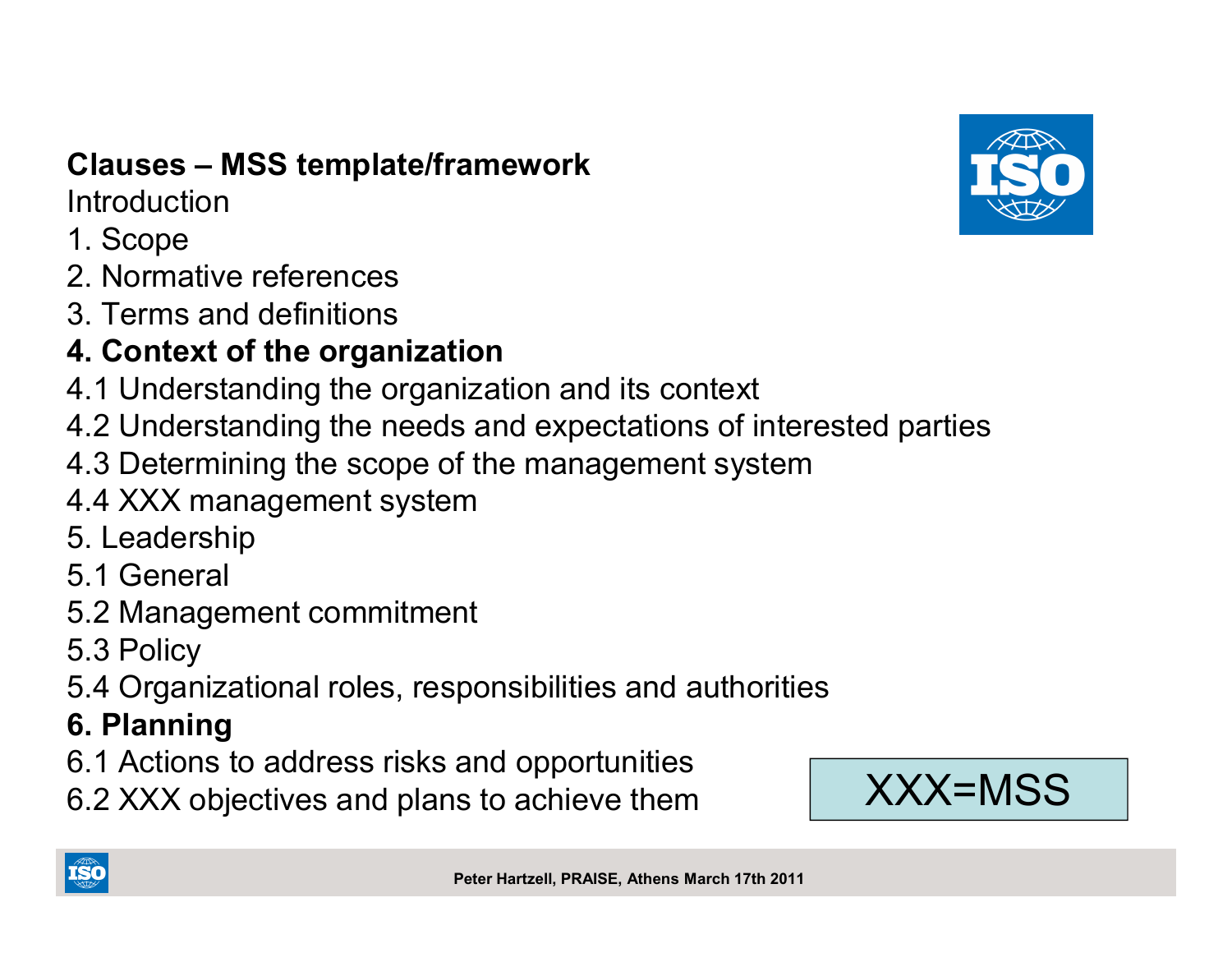#### **Clauses – MSS template/framework, cont.**

- 7. Support
- 7.1 Resources
- 7.2 Competence
- 7.3 Awareness
- 7.4 Communication
- 7.5 Documented information
- 7.5.1 General
- 7.5.2 Create and update
- 7.5.3 Control of documented Information
- 8. Operation
- 8.1 Operational planning and control
- 9. Performance evaluation
- 9.1 Monitoring, measurement, analysis and evaluation
- 9.2 Internal Audit
- 9.3 Management review
- 10. Improvements
- 10.1 Nonconformity and corrective action
- 10.2 Continual improvement



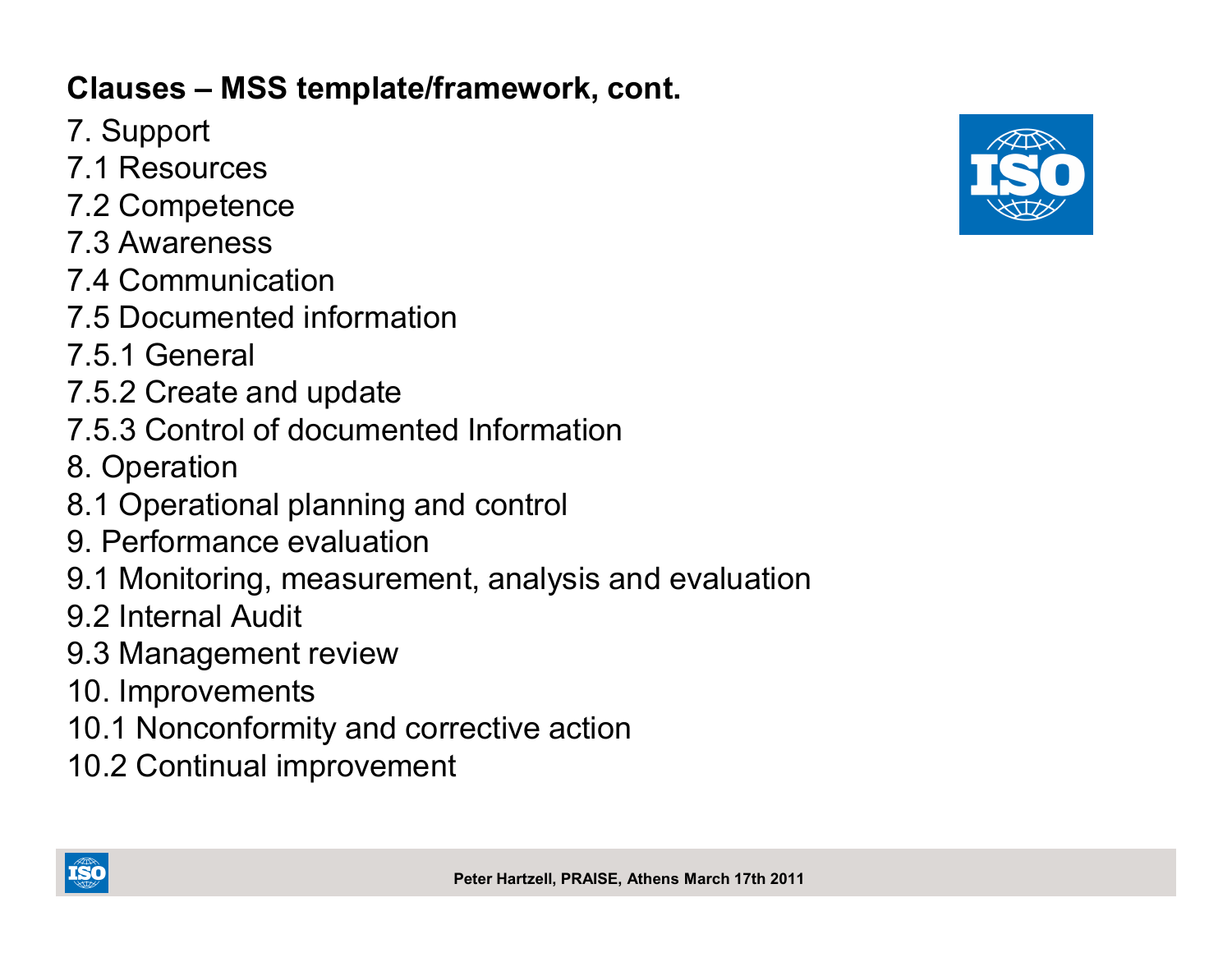### **Unique parts (in clause 6 - Planning:**

#### •**6.2 RTS performance factors**

The organization shall identify those RTS performance factors including the following:

- -- exposure factors
- final safety outcome factors
- intermediate safety outcome factors

depending on the context (clause 4) of the organization.





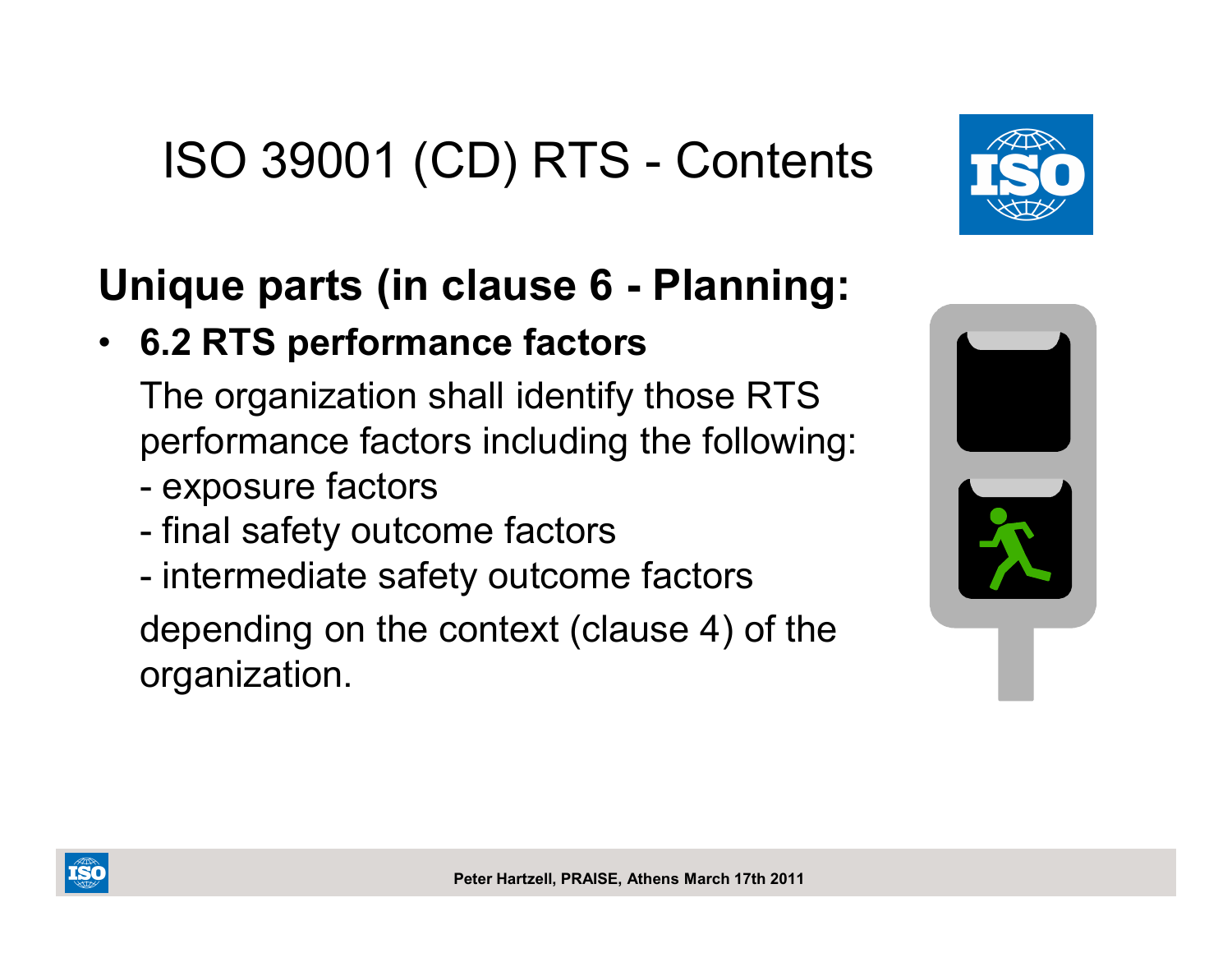#### $\bullet$  **6.3 RTS Objectives and plans to achieve them**

 Top management shall ensure that RTS objectives are established and communicatedfor relevant functions and levels within the organization. These can include targets for finaland intermediate outcomes, as well asorganizational outputs.

#### **The RTS objectives shall**:

- be consistent with the RTS policy
- be measurable (if practicable)
- take account of applicable requirements
- be monitored and updated as appropriate



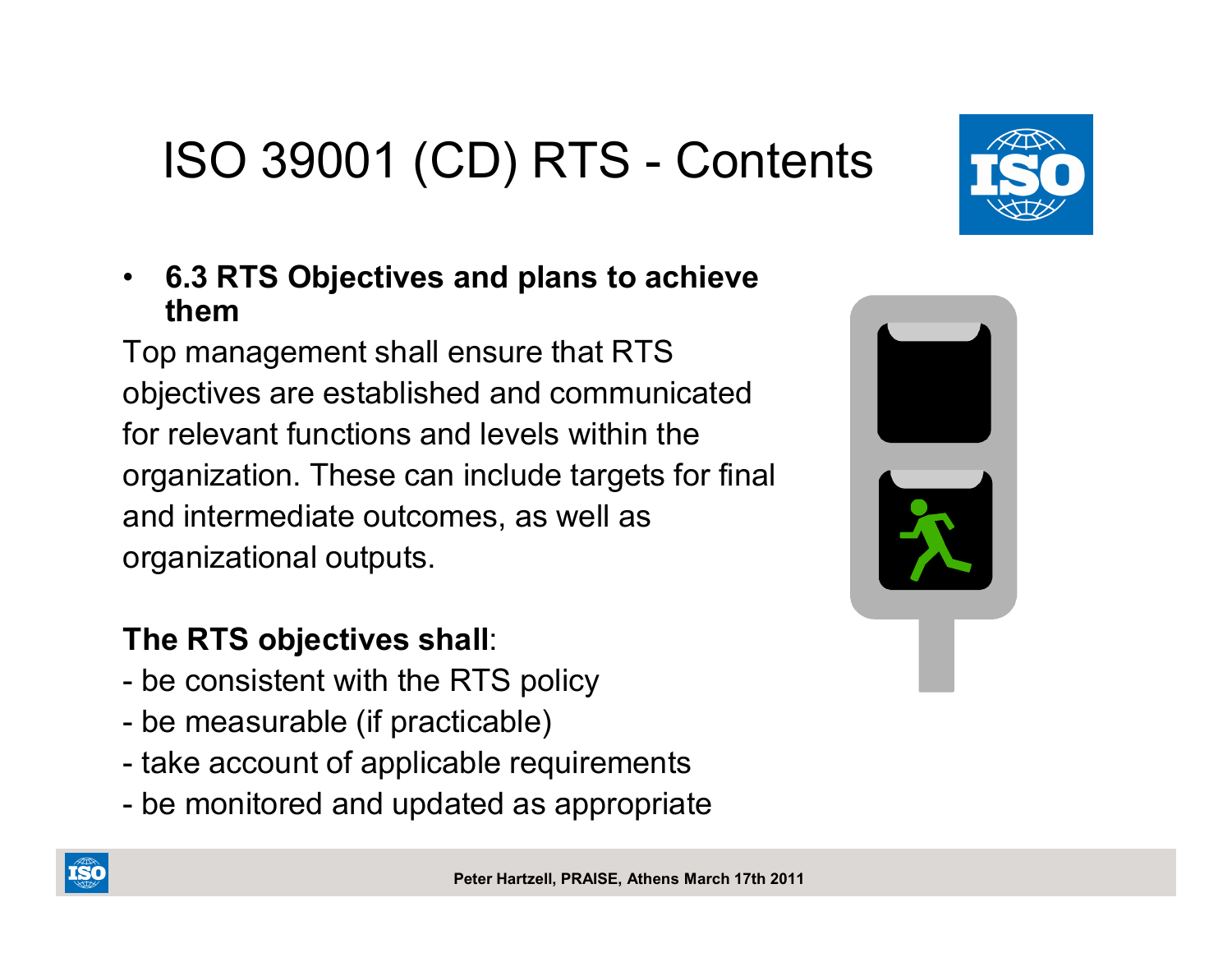• **6.3 RTS Objectives and plans to achieve them, cont.**

To achieve its RTS objectives, theorganization shall determine:

- -- who will be responsible
- what will be done
- what resources will be required
- when it will be completed
- how the results will be evaluated





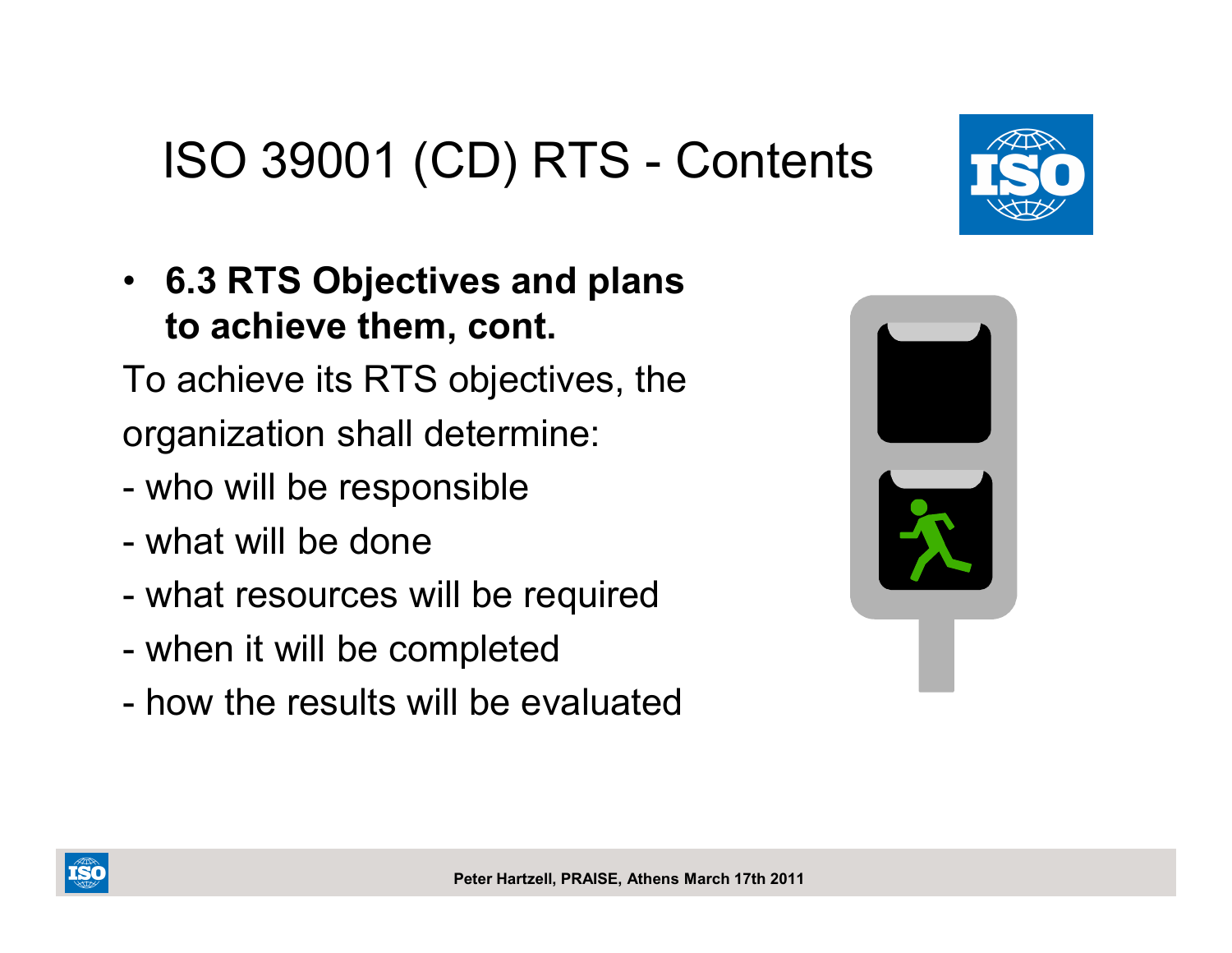•**6.4 Other requirements related to RTS**

The organization shall determine:

- a) requirements specified by other interested parties
- b) requirements not stated by other interested parties, but necessary for specified product(s) or service(s), where known
- c) statutory and regulatory requirements related to RTS
- d) any additional requirements where appropriate

The organization shall ensure that these otherrequirements to which the organization subscribes aretaken into account in establishing, implementing,maintaining and improving its RTS managementsystem, where applicable.







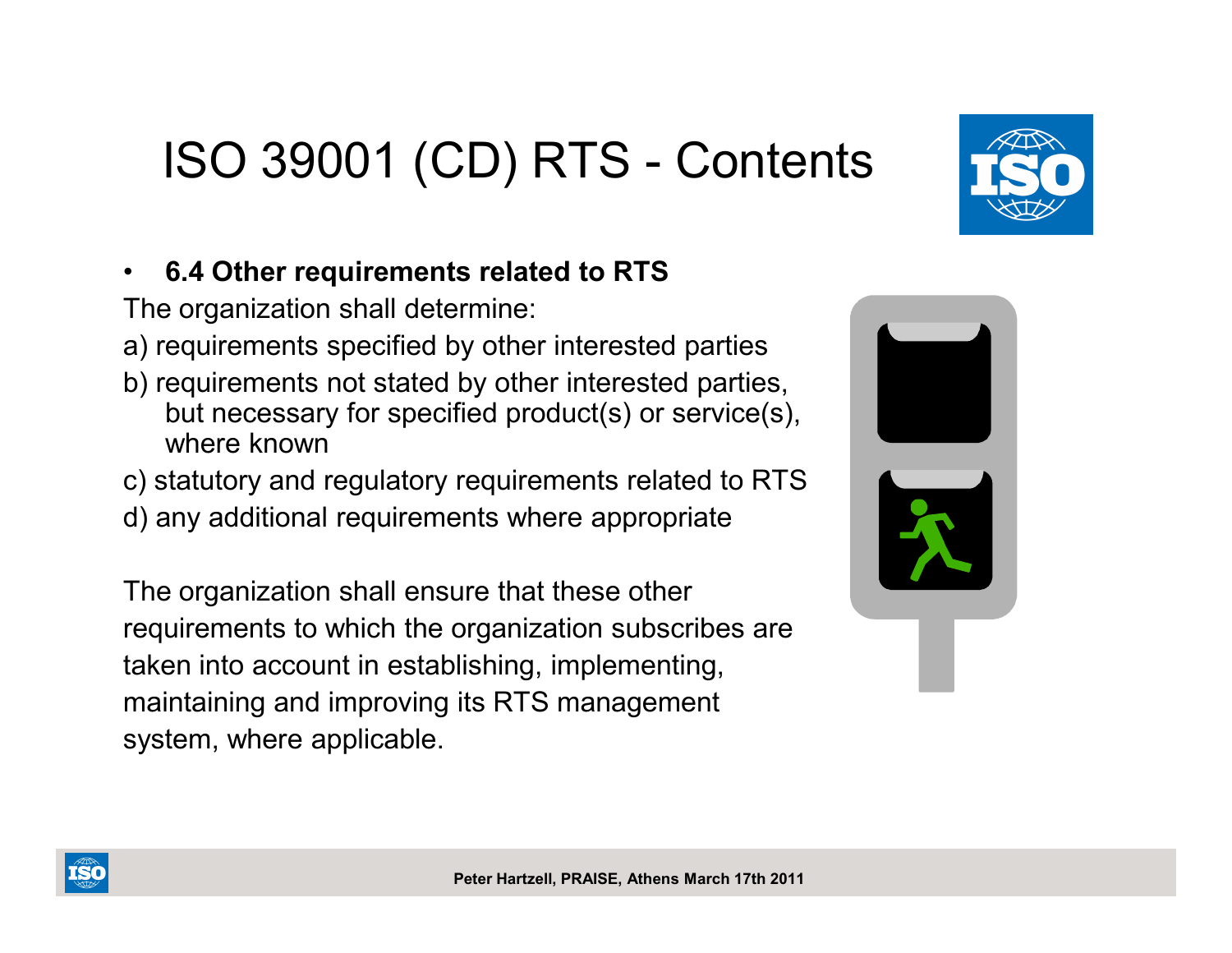- $\bullet$  **Annex A (informative) -** Guidance on the use of this International Standard
- $\bullet$  **Annex B (informative) –** International work relating to road traffic safety management frameworks
- • **Annex C (informative)**  – Correspondence between ISO 39001:201X; ISO 9001: 2008 and ISO 14001:2004

#### Possibility of ISO website with additional information





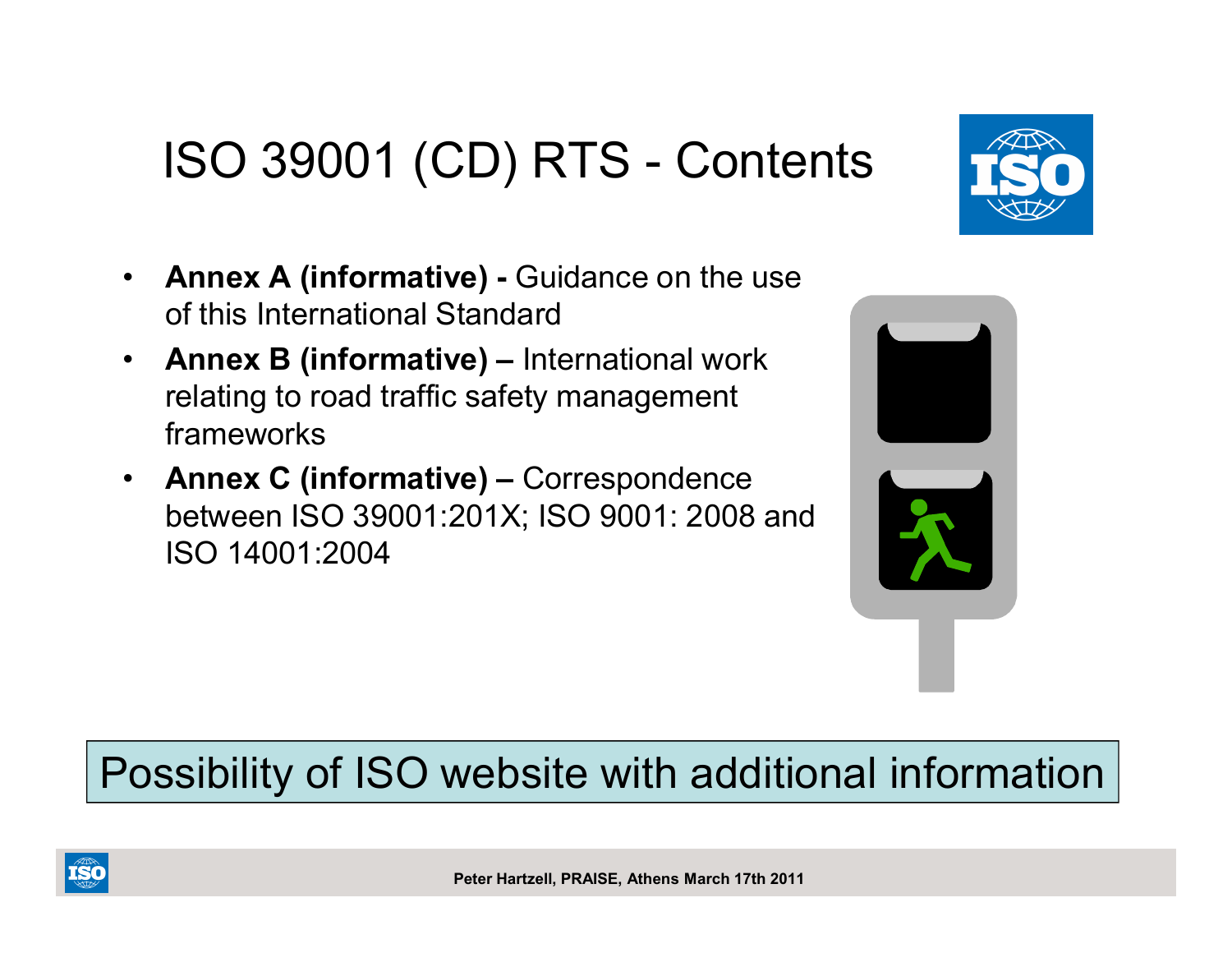#### **Working group sessions**





## "Reaching **consensus** on **key topics**"

"Handling of national **comments** of current drafts"



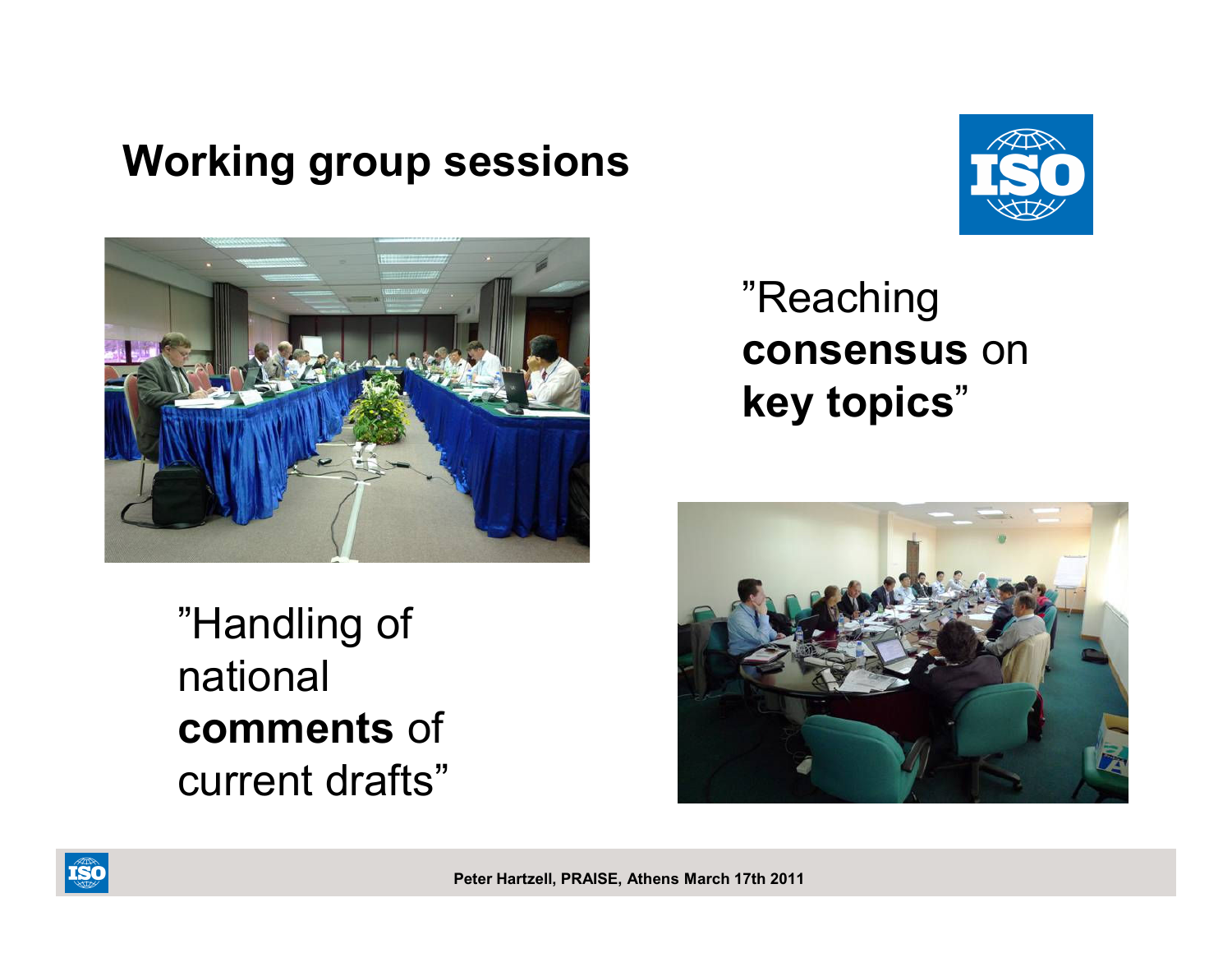## 1st ISO PC/241 meetingin **Stockholm** June 2008





#### 2nd ISO PC/241 meeting in **Kuala Lumpur** Feb 2009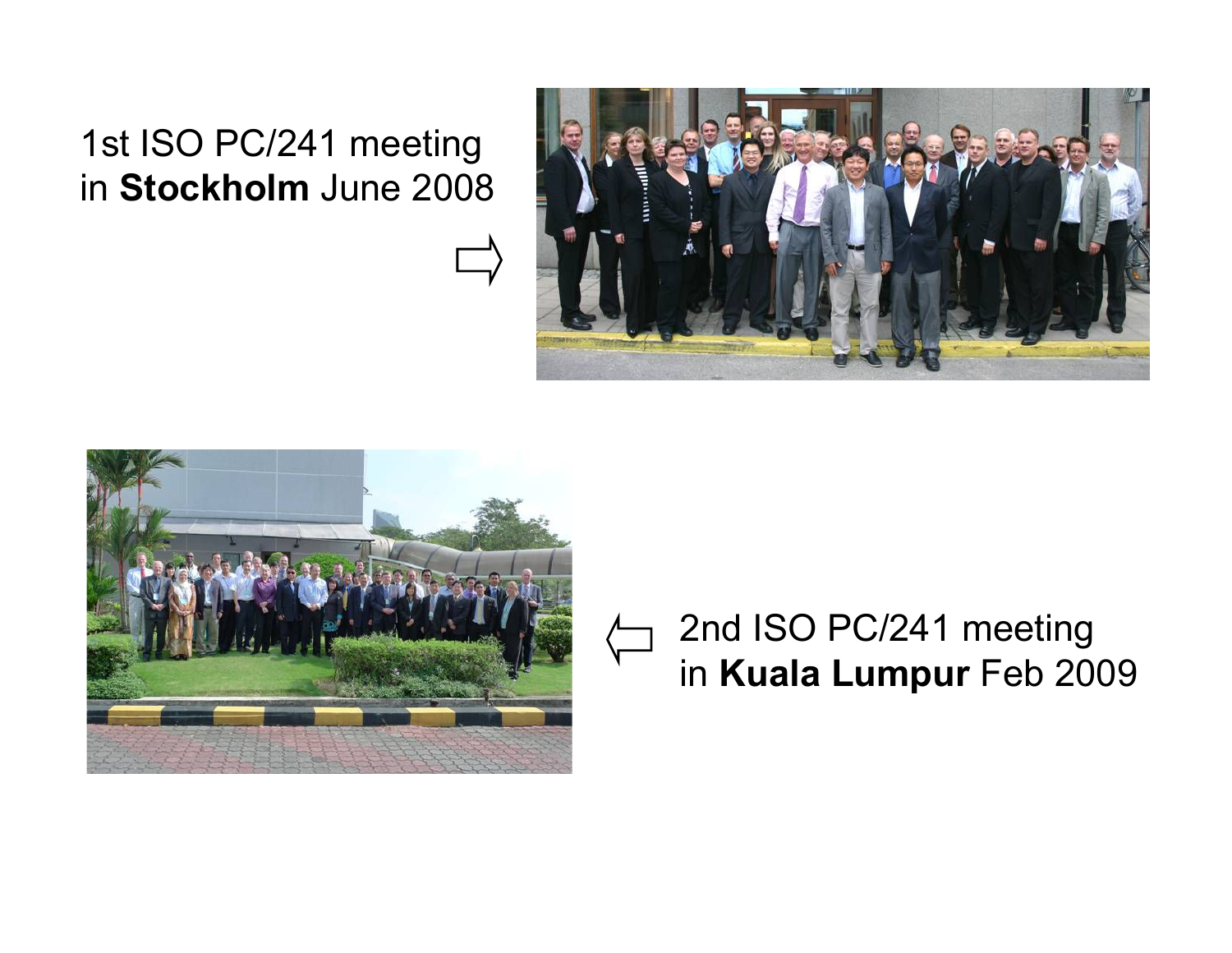#### 3rd ISO PC/241 meeting in **Ottawa** September 2009





#### 4th ISO PC/241 meeting in **Beijing** March 2010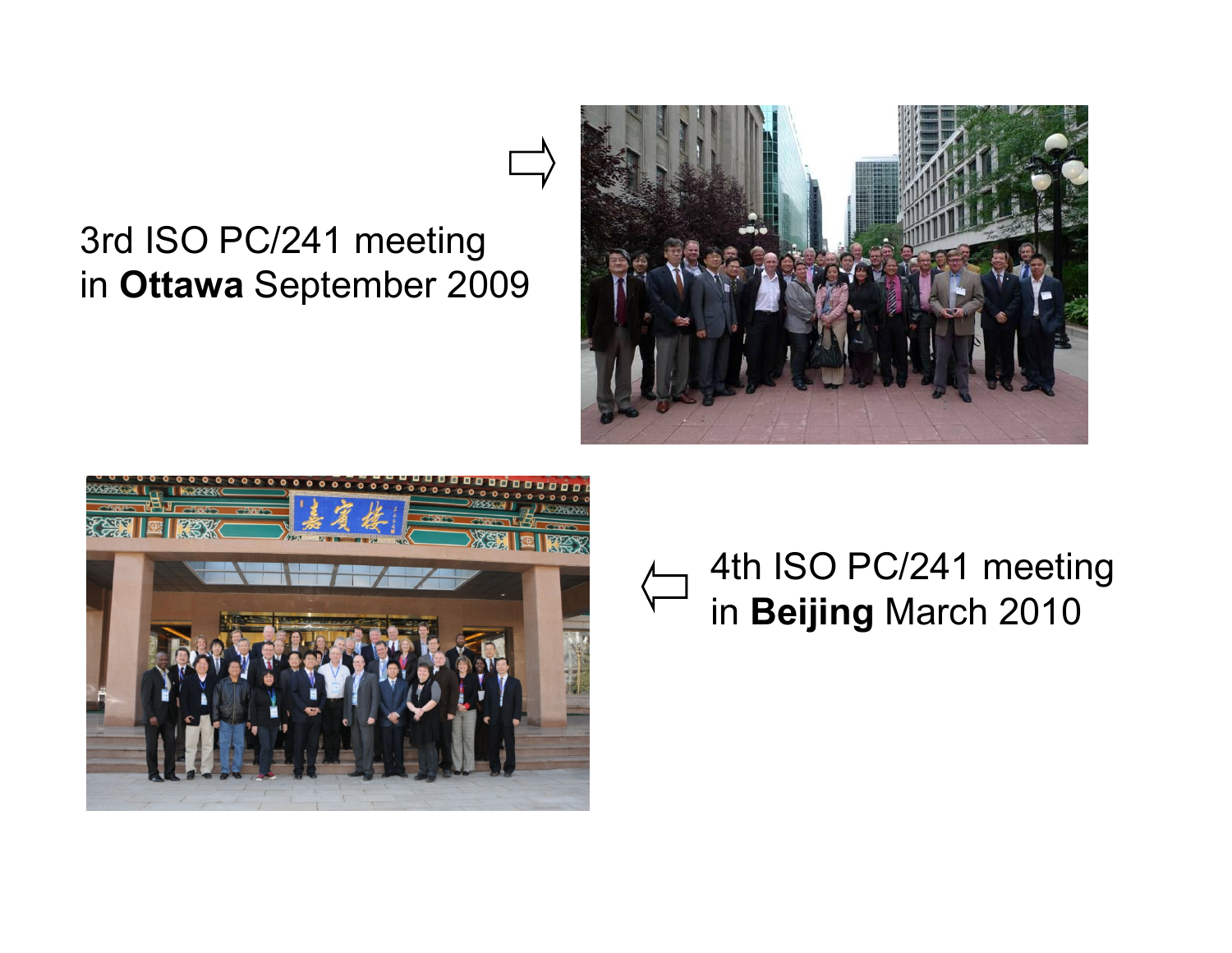# 5th ISO/PC 241 meeting**Berlin** November 2010





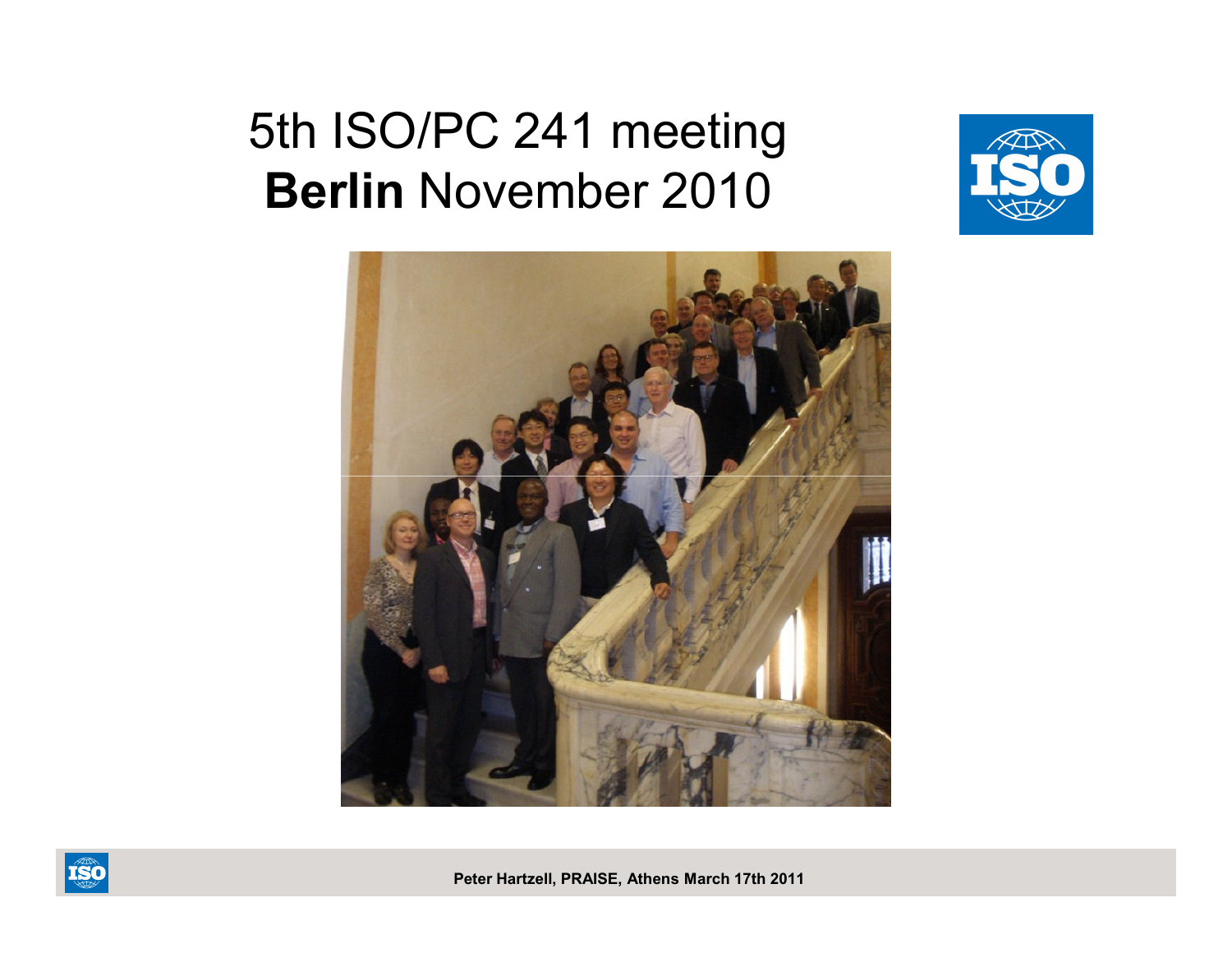

ISO<sub>WWW</sub>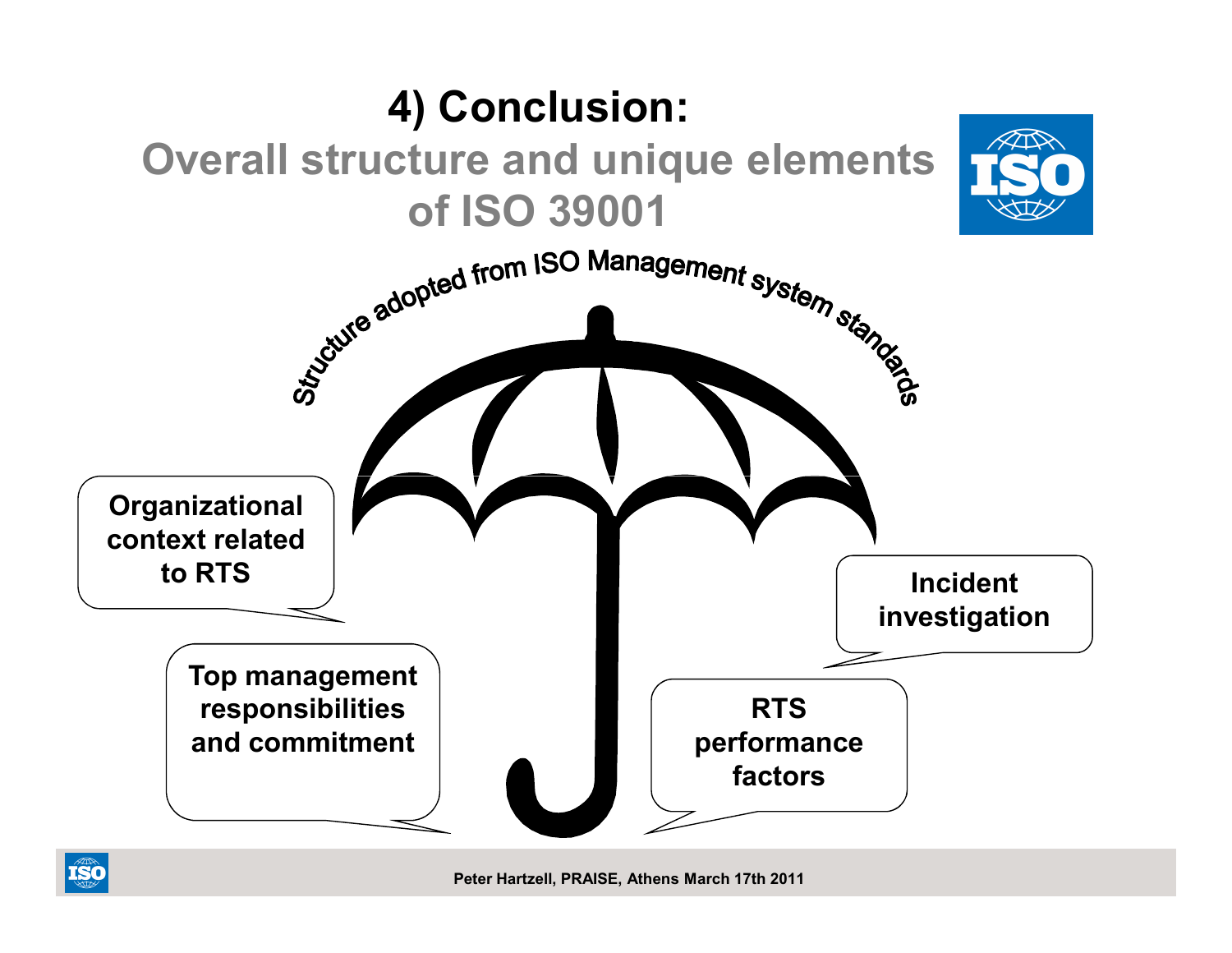

# **4) Conclusion**

## **ISO provides solutions today – for tomorrow's performance**

 **new ISO 39001 RTS/Road traffic safety - MSS common template/framework**

**Join – Care – Share - Apply**